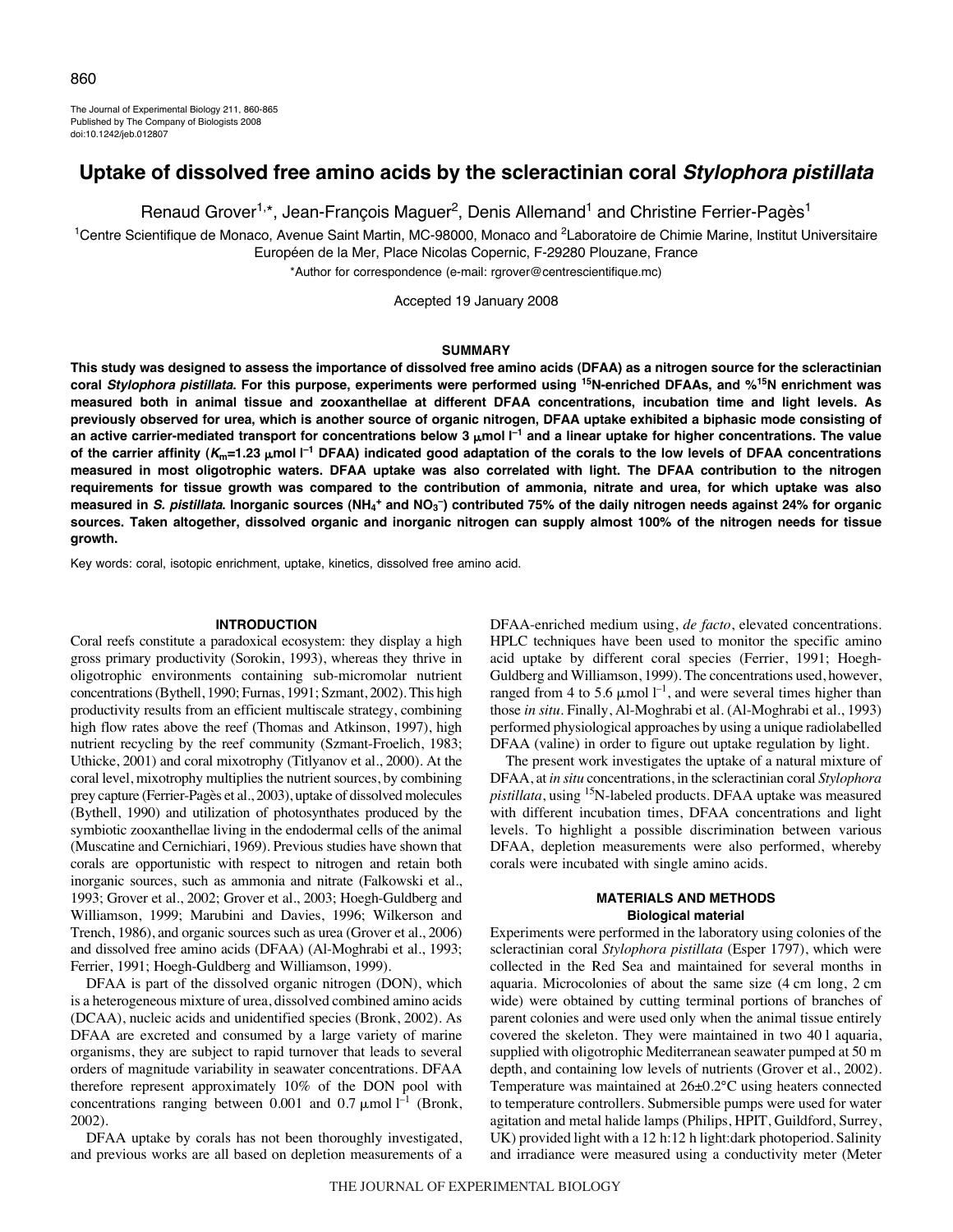LF196, WTW, Weiheim, Germany), and a  $4\pi$  quantum sensor (Li-Cor, LI-193SA, Lincoln, NE, USA), respectively. Corals were fed twice a week with *Artemia salina* nauplii during the healing period. They remained unfed 3 weeks before and during the experiments, however, to avoid external nitrogen input that could interfere with DFAA uptake (Grover et al., 2002; Muller-Parker et al., 1988).

## **Measurements of dissolved free amino acids (DFAA) in seawater by spectrofluorimetry**

The contribution of planktonic bacteria to DFAA uptake was checked by measuring DFAA concentrations in 3 tanks filled with natural seawater, after 0, 12 and 24 h of incubation. Natural DFAA concentrations in the incubation medium were also measured every day and before each experiment. They were taken into account in the calculations of the total DFAA concentrations during the experiments. This DFAA quantification was performed using a spectrofluorometer (Xenius SAFAS, Monaco, Monaco) according to the method of Parsons et al. (Parsons et al., 1984). Briefly, o-phthalaldehyde reacts with DFAA in the presence of  $\beta$ -mercaptoethanol to produce fluorescent compounds, the fluorescence intensity being proportional to DFAA concentration. Seawater samples were first filtered through a 0.22  $\mu$ m syringe filter (Acrodisc, PALL, East Hills, NY, USA) to remove any particle that could interfere with the fluorescence measurements. 5 ml of each sample was added to 5 ml of reactive solution (o-phthalaldehyde  $+ \beta$ -mercaptoethanol) and mixed for 2 min. Samples were then transferred into a 4 ml quartz SUPRASIL cell and excited at a 342 nm wavelength. Emission wavelengths between 400 nm and 500 nm were recorded in order to quantify the maximal fluorescence intensity. Standard solutions of glycine from 0.2 to 1.0  $\mu$ mol l<sup>-1</sup> were prepared for internal calibration and to set up the photomultiplier voltage. DFAA concentration in the samples was obtained according to the following formula:

$$
[DFAA] = (F_S - F_B) \times F , \qquad (1)
$$

where  $F_S$ =average fluorescence of triplicate seawater samples, *F*B=average fluorescence of triplicate blanks, and *F*=conversion factor ( $\mu$ mol l<sup>-1</sup>/relative fluorescence intensity), according to the calibration curve.

#### **DFAA depletion experiments**

In order to assess the relative uptake of the main DFAAs by *S. pistillata*, eleven amino acids (glycine, valine, alanine, glutamate, glutamine, aspartate, asparagine, histidine, leucine methionine, serine) (Aldrich, St Quentin, Falavier, France) were tested separately. Each DFAA was dissolved into  $0.22 \mu m$  filtrated seawater at a final concentration of 3  $\mu$ mol  $l^{-1}$ , and transferred into three 250 ml beakers, each containing a coral microcolony. Beakers were incubated during 6h in the light (300  $\mu$ mol photons m<sup>-2</sup> s<sup>-1</sup>), and at a constant temperature of 26.5°C, using a water bath. Seawater was continuously stirred using a magnetic stirrer. DFAA depletion was monitored in each beaker by sampling 5 ml of the medium every hour. This depletion was linear during the first 3 h, before decreasing asymptotically, due to the lowering of the DFAA concentration in the medium. Only the linear decrease was taken into account for the uptake rate calculations. Results were normalized to skeletal surface area and expressed as nmol DFAA  $h^{-1}$  cm<sup>-2</sup>.

# **DFAA uptake kinetics**

Experiments using  $^{15}$ N-enriched DFAA (thereafter called  $^{15}$ N-DFAA) were performed to measure DFAA uptake rates for different



Fig. 1. Uptake rates (nmol DFAA  $h^{-1}$  cm<sup>-2</sup>) by an entire microcolony of 11 amino acids tested separately at a final concentration of 3  $\mu$ mol  $I^{-1}$ , during 6 h incubation. Each value represents the mean  $\pm$  s.d. of three individuals.

incubation times, DFAA concentrations and light intensities.  $\mathrm{^{15}N}$ -DFAA originated from an algal mix (98% <sup>15</sup>N enrichment, ISOTEC, Sigma-Aldrich, St Quentin, Falavier, France) whose composition was close to the natural seawater DFAA composition.

For all experiments, microcolonies were incubated individually in 250 ml beakers immersed in a water bath maintaining a constant temperature of 26.5°C. To avoid DFAA depletion in the beakers during the incubation, <sup>15</sup>N-DFAA-enriched seawater was continuously pumped at a flow rate of  $7 \text{ ml min}^{-1}$  with a peristaltic pump from a batch solution to the beakers. At the end of the incubation, microcolonies were rinsed in a large volume of filtered seawater during 30 min to wash the cœlenteron and were then frozen until subsequent analysis (as described below). Each experimental condition was performed with triplicate samples.

To assess the effect of the incubation length on DFAA uptake rate, microcolonies were incubated either in 0.5 or 3  $\mu$ mol l<sup>-1 15</sup>N-DFAA-enriched seawater during 2, 5, 7 and 21 h under a constant light intensity of 300  $\mu$ mol photons m<sup>-2</sup> s<sup>-1</sup> (*N*=24 microcolonies). This experiment confirmed that the uptake rate was constant and linear during the whole incubation. The concentrations used (0.5 and 3  $\mu$ mol  $l^{-1}$ ) were considered as 'normal' and 'high', compared to that *in situ*. To assess the effect of light on the uptake rates, microcolonies were incubated either in 0.5 or 3  $\mu$  mol  $l^{-1}$  <sup>15</sup>N-DFAAenriched seawater for 7 h and under three light intensities: 0 (dark), 160 and 300  $\mu$ mol photons m<sup>-2</sup> s<sup>-1</sup>. Finally, for the determination of DFAA uptake rates *versus* concentration, microcolonies were incubated in six different <sup>15</sup>N-DFAA concentrations equal to 0.2, 0.5, 1, 3, 8 and 13  $\mu$ mol  $l^{-1}$  for 7 h and under a constant light intensity of 300  $\mu$ mol photons m<sup>-2</sup> s<sup>-1</sup> (*N*=18).

## **DFAA uptake kinetics by freshly isolated zooxanthellae**

In order to obtain freshly isolated zooxanthellae (FIZ), tissue was removed from the skeleton of three big colonies and zooxanthellae were isolated by centrifugation as described below. They were then re-suspended in 200 ml filtered seawater and divided into several beakers for a 5 h incubation with three different <sup>15</sup>N-DFAA concentrations equal to 0.5, 3 and 7  $\mu$ mol l<sup>-1</sup> (using triplicate samples for each concentration). Experiments were performed in the light (160  $\mu$ mol photons m<sup>-2</sup> s<sup>-1</sup>) and under a constant temperature of 26.5°C. At the end of the incubation, each sample was filtered through a pre-combusted (450°C) GF/F filter and rinsed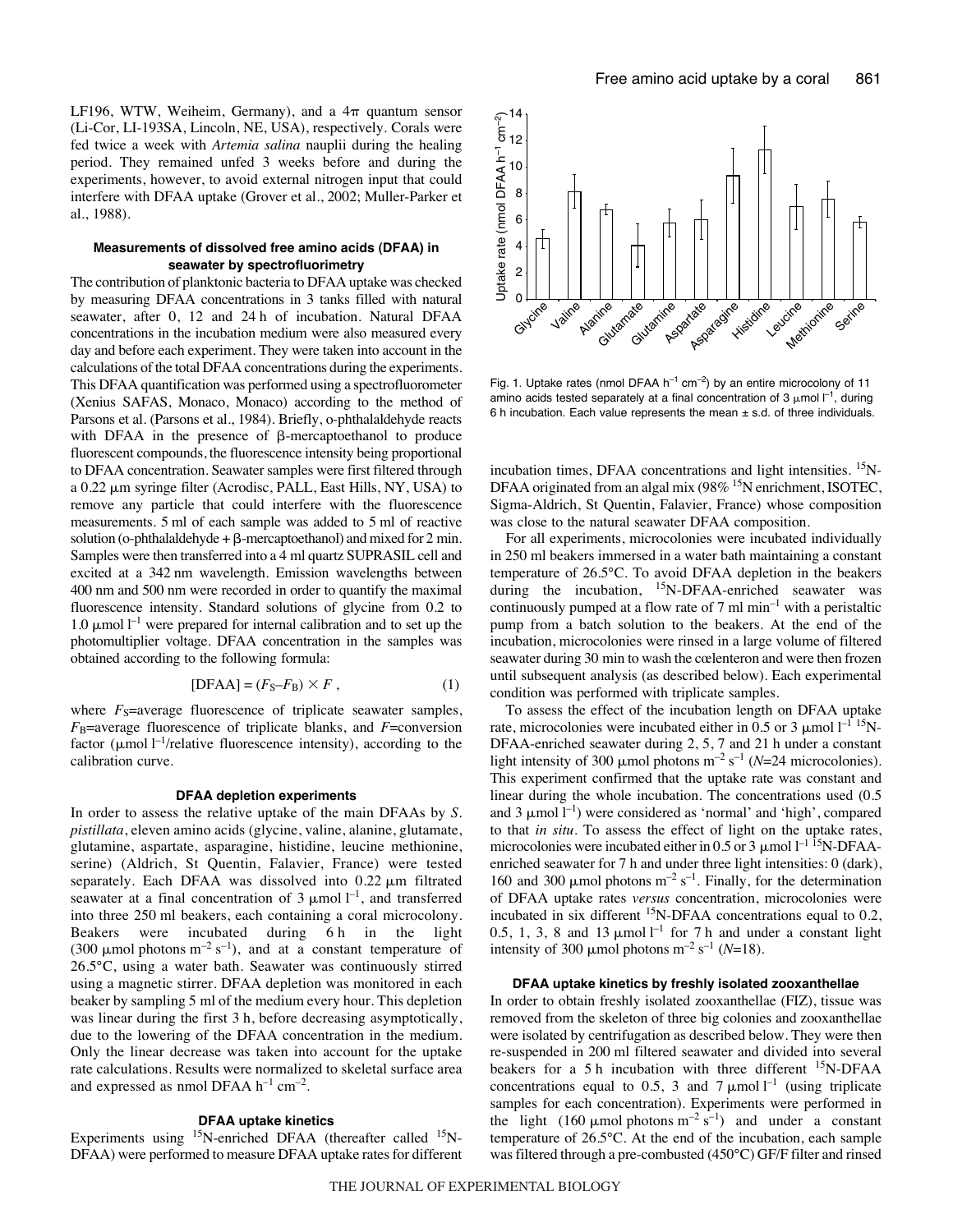

Fig. 2. (A) Calculated DFAA uptake rates (nmol N cm<sup>-2</sup>) at 0.5  $\mu$ mol  $l^{-1}$  in the zooxanthellae (open circles) and in the animal tissue (filled circles), during a 21 h incubation. Open circles,  $y=1.75x-1.38$ ,  $r^2=0.99$ ; filled circles, y=4.13x–4.67,  $r^2$ =0.98. (B) Calculated DFAA uptake rates (nmol N cm<sup>-2</sup>) at  $3 \mu$ mol  $I^{-1}$  in the zooxanthellae (open squares) and in the animal tissue (filled squares), during 21 h incubation. Open squares,  $y=5.18x-2.25$ ,  $r^2$ =0.99; filled squares, y=9.49x–6.27,  $r^2$ =0.99. Each point represents the mean  $\pm$  s.d. of three individuals.

with a small volume of filtered seawater. Filters were then dried at 60°C for 8 h and stored in a desiccator until analysis. Results will be expressed as  $\%$ <sup>15</sup>N<sub>enrichment</sub> and will not be converted into uptake rate, because the exact number of zooxanthellae on the filter could not be determined.

# **Analysis**

# Tissue extraction

Tissue extraction was performed as described (Grover et al., 2006). Briefly, coral tissue was removed from the skeleton with a flow of argon under pressure in 5 ml filtered seawater and homogenized using a Potter tissue grinder. Animal and zooxanthellae fractions were then separated by centrifugation and zooxanthellae were rinsed three times in filtrated seawater to avoid animal contamination. Samples were freeze-dried for conservation until spectral analysis.

## Isotopic enrichment quantification and determination of DFAA uptake rates

 $15N/14N$  isotopic ratios in animal tissue and zooxanthellae were determined using an Isotope Ratio Mass Spectrometer (IRMS) and compared to natural  $^{15}N/14N$ . The %<sup>15</sup>N enrichment in the coral corresponds to the amount of nitrogen transferred from seawater into the animal and vegetal constituents of the coral. This flow can be converted into uptake rate  $(\rho)$  using the equation derived from Dugdale and Wilkerson (Dugdale and Wilkerson, 1986) and presented in Grover et al. (Grover et al., 2002), which takes into



Fig. 3. Concentration-dependent uptake of DFAA (nmol N  $h^{-1}$  cm<sup>-2</sup>) in the zooxanthellae (open squares) and the tissue (filled squares) compartments during 7 h incubation at 300  $\mu$ mol photons m<sup>-2</sup> s<sup>-1</sup>. Each point represents the mean  $\pm$  s.d. of three individuals.

account the sample biomass and the skeletal surface area. In the present study, as in previous ones using the same technique (Grover et al., 2002; Grover et al., 2003; Grover et al., 2006), even after animal and algal separation, the results were normalized to skeletal surface area, in order to be comparable with other studies on nitrogen fluxes. Considering that animal and algal biomasses in a coral colony are not the same, however, normalization to animal tissue or zooxanthellae dry mass appeared to be more suitable for determining the contribution of each partner of the symbiosis for DFAA accumulation. Uptake rates in this study will therefore be expressed in ng N  $h^{-1}$  mg<sup>-1</sup> animal tissue and mg<sup>-1</sup> zooxanthellae, and in ng N  $h^{-1}$  cm<sup>-2</sup>. Skeletal surface area of the microcolonies was measured according to the wax technique (Stimson and Kinzie, 1991).

#### **RESULTS**

Background DFAA concentration in seawater ranged from 0.11 to 0.37  $\mu$ mol l<sup>-1</sup> with an average value of 0.24±0.08  $\mu$ mol l<sup>-1</sup>. It remained within this range during the whole experiment. No change in DFAA concentration in control tanks filled with natural seawater was observed during a 24 h period, suggesting a negligible DFAA uptake by bacteria.

Uptake rates of the 11 amino acids incubated separately with microcolonies of *S. pistillata* are presented in Fig. 1. Mean rates varied between 4.08 and 11.28 nmol  $h^{-1}$  cm<sup>-2</sup> and were minimal and maximal for glutamate and histidine, respectively. There was no significant correlation between uptake rates and DFAA characteristics (hydrophobicity, acidity heteroatom or chemical functions). Comparable results were obtained when data were normalized to protein concentration. In this case, uptake rates varied between 11.36 and 31.42 nmol DFAA  $h^{-1}$  mg<sup>-1</sup> protein.

Kinetics experiments showed that <sup>15</sup>N-DFAA uptake was linear in animal tissue and in zooxanthellae for up to  $21$  h incubation at concentrations of both 0.5  $\mu$ mol l<sup>-1</sup> (Fig. 2A) and 3  $\mu$ mol l<sup>-1</sup> (Fig. 2B). At both concentrations, DFAA uptake rates, normalized to surface area, were twice as high in the animal tissue than in the zooxanthellae. Indeed, at  $0.5 \mu$ mol  $l^{-1}$  DFAA, representing an *in situ* concentration, uptake rates were equal to 4.3 and 1.8 nmol N  $h^{-1}$  cm<sup>-2</sup> for animal tissue and zooxanthellae, respectively. At 3  $\mu$ mol l<sup>-1</sup> DFAA, these rates were twice as high, with 9.8 and 5.3 nmol N  $h^{-1}$  cm<sup>-2</sup> in animal tissue and zooxanthellae, respectively. Normalized to biomass, DFAA appeared to be 5–7 times more concentrated in the zooxanthellae than in the animal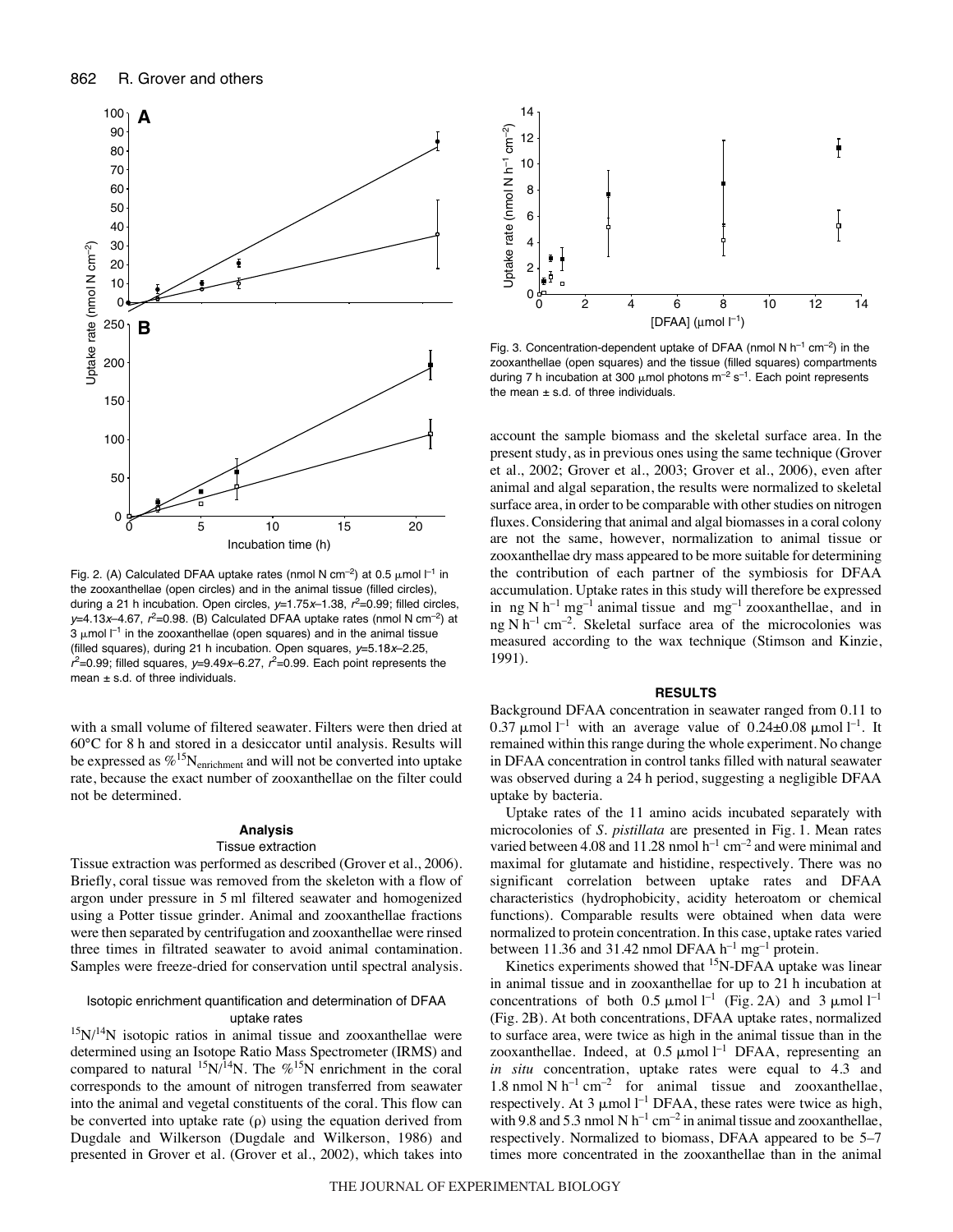

Fig. 4. Linear (diamonds) and saturable (circles) components of the biphasic mode of DFAA uptake by the animal tissue as a function of external concentration.

tissue. At  $0.5 \mu$ mol<sup>1-1</sup> DFAA, uptake rates ranged from 0.5 nmol N  $h^{-1}$  mg<sup>-1</sup> tissue to 2.4 nmol N  $h^{-1}$  mg<sup>-1</sup> zooxanthellae. At  $3 \mu$ mol<sup>1-1</sup> DFAA, uptake rates were equal to 1.0 nmol N  $h^{-1}$  mg<sup>-1</sup> tissue and 7.0 nmol N  $h^{-1}$  mg<sup>-1</sup> zooxanthellae.

The relationship between uptake rates and DFAA concentrations in seawater is presented in Fig. 3. DFAA transport through animal tissue followed a biphasic mode that combines carrier-mediated transport with passive diffusion through the animal membranes. Carrier-mediated DFAA transport through the membranes followed Michaelis–Menten kinetics:

$$
\rho = \rho_{\text{max}}[\text{DFAA}] / (K_{\text{m}} + [\text{DFAA}]), \qquad (2)
$$

where  $\rho_{\text{max}}$  is the maximal DFAA uptake rate, [DFAA] is the concentration, and *K*<sup>m</sup> the solute concentration at which DFAA uptake is half-maximal.

For concentrations above 3  $\mu$ mol  $l^{-1}$ , the carriers of the active transport were saturated, and a passive DFAA diffusion process through animal membranes became apparent, according to the equation:

$$
\rho = K_d[\text{DFAA}], \tag{3}
$$

where  $K_d$  is the apparent diffusion permeability coefficient.

Therefore, over the entire range of concentrations tested, DFAA uptake through the animal tissue followed a combination of Michaelis–Menten and linear kinetics, which can be pooled in the following unique equation:

Flux = 
$$
\{(\rho_{max}[DFAA]) / (K_m+[DFAA])\} + (K_d[DFAA])
$$
. (4)

In Fig. 4, Eqn 4 is split into its linear and Michaelis–Menten components, showing the two types of transport system for the animal tissue. It is obtained by subtracting the apparent diffusion (determined theoretically as a regression line calculated on uptake rates obtained for concentrations between  $3$  and  $13 \mu$ mol N-DFAA<sup> $l$ -1</sup>) from the total uptake. This representation has already been used in previous uptake experiments (Al-Moghrabi et al., 1993). Note that the active transport is dominant up to approximately 16  $\mu$ mol  $l^{-1}$ , the diffusive transport becoming dominant above this concentration (when the linear curve crosses the Michaelis–Menten curve).  $\rho_{\text{max}}$  and  $K_{\text{m}}$  were determined using the fitting software pro Fit 6.0.6 (Quantum Soft). The calculated values are



Fig. 5. Uptake rates at 0.5  $\mu$ mol  $l^{-1}$  (white bars) and 3  $\mu$ mol  $l^{-1}$  (grey bars) DFAA (nmol N  $h^{-1}$ cm<sup>-2</sup>) during 7 h incubation under 0, 160 and 300  $\mu$ mol photons m<sup>-2</sup> s<sup>-1</sup> in (A) coral tissue and (B) zooxanthellae. Each value represents the mean  $\pm$  s.d. of three individuals. Asterisks indicate significant differences between uptake rates at 0.5 and 3  $\mu$ mol  $I^{-1}$  for a given light intensity.

 $\rho_{\text{max}}$ =7.52 nmol N h<sup>-1</sup> cm<sup>-2</sup> and  $K_{\text{m}}$ =1.23  $\mu$ mol l<sup>-1</sup> DFAA. When normalized to animal tissue dry mass, these values are  $\rho_{\text{max}}$ =0.62 nmol N h<sup>-1</sup> mg<sup>-1</sup> tissue and  $K_{\text{m}}$ =0.63 µmol l<sup>-1</sup> DFAA.

Fig. 5 shows the relationship between light intensity and DFAA uptake rate in both animal tissue  $(Fig. 5A)$  and zooxanthellae (Fig. 5B) at two concentrations (0.5 and 3  $\mu$ mol l<sup>-1</sup>). At 0.5  $\mu$ mol l<sup>-1</sup>, there was no significant effect of light on the uptake rate of animal tissue and zooxanthellae ( $P > 0.05$ ). Conversely, at 3  $\mu$ mol  $l^{-1}$ , there was a significant difference between dark and light exposure, but not between the two light levels in both the animal compartment and the zooxanthellae. The observations are the same when data were normalized to biomass.

%15N enrichment in freshly isolated zooxanthellae (FIZ) *versus* DFAA concentration in the incubation medium is presented in Fig. 6.  $\%$ <sup>15</sup>N in FIZ linearly increased with increasing DFAA concentration. Fig. 6 can be compared with the  $% ^{15}N$  enrichment of zooxanthellae *in hospite* (Fig. 7), where it apparently reached a maximum at  $3 \mu$ mol l<sup>-1</sup> DFAA. Fig. 7 is derived from the data in Fig. 3 (same trend), but represents the raw data of  $\%$ <sup>15</sup>N enrichment in zooxanthellae *in hospite*.

# **DISCUSSION**

This is the first study using the <sup>15</sup>N technique to measure DFAA uptake rates in scleractinian corals. An algal DFAA mixture was used, to mimic the *in situ* amino acid composition of the dissolved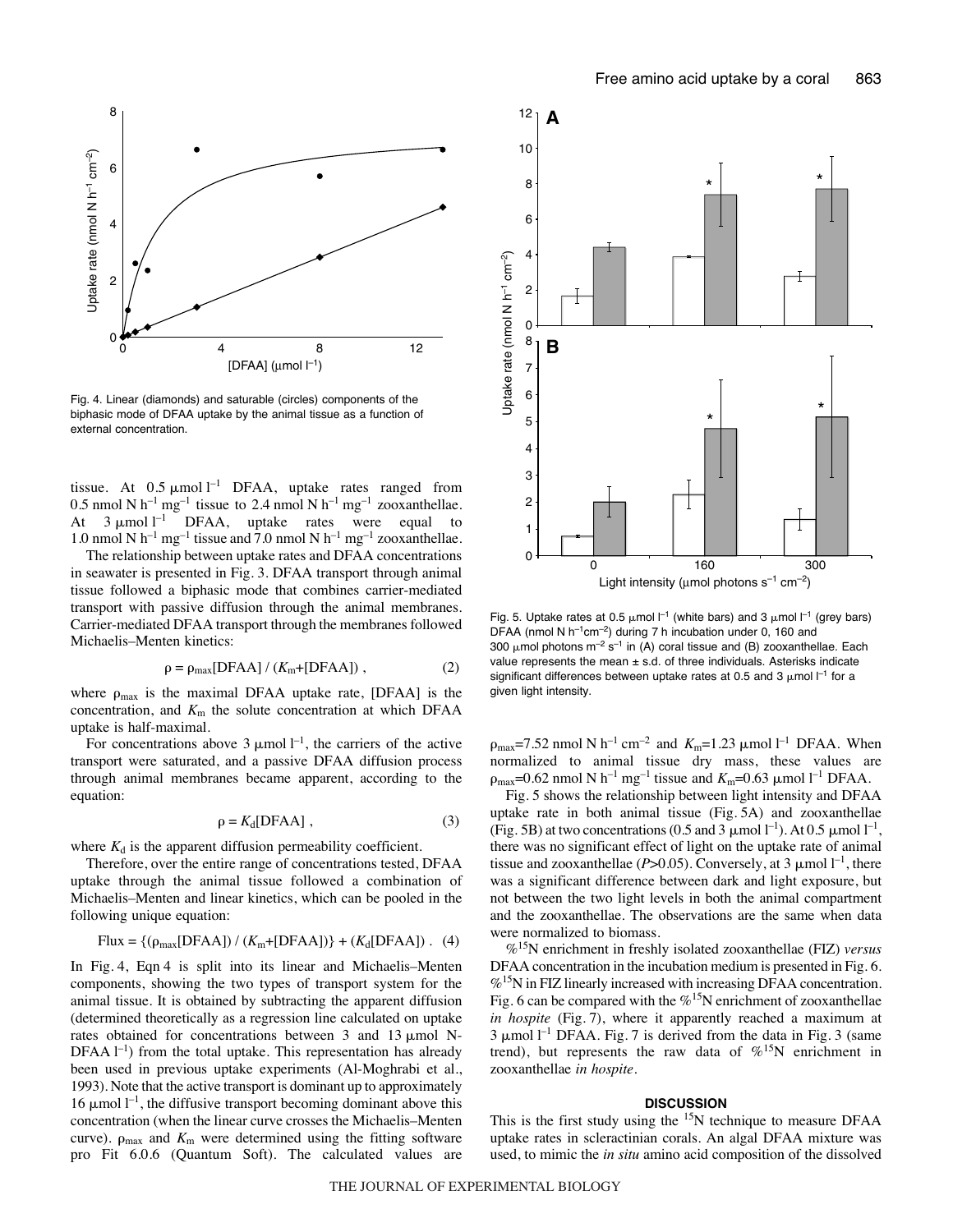

Fig. 6. Concentration-dependent %<sup>15</sup>N enrichment in freshly isolated zooxanthellae after 5 h incubation in <sup>15</sup>N-DFAA under 160  $\mu$ mol photons m<sup>-2</sup> s<sup>-1</sup>. Each value represents the mean  $\pm$  s.d. of three individuals.



Fig. 7. Concentration dependent  $% ^{15}N$  enrichment of zooxanthellae in hospite. Same conditions as in Fig. 3.

organic matter as closely as possible. Compared to depletion experiments (Ferrier, 1991; Hoegh-Guldberg and Williamson, 1999), the  $15N$  technique exhibits some advantages, such as: (i) it allows the amount of DFAA taken up by the animal to be distinguished from that going into the zooxanthellae; (ii) kinetics can be performed at low DFAA concentrations; and (iii) more specific details can be obtained concerning both DFAA transport mechanisms through membranes and nitrogen allocation.

When data were normalized to skeletal surface area, animal tissue presented the highest uptake rate, as already observed for urea, which is another DON source for corals (Grover et al., 2006), in contrast to ammonium and nitrate, which were mainly taken up by the zooxanthellae. If biomass is taken into consideration, all nitrogen sources, including inorganic and organic, accumulated in the zooxanthellae, suggesting that they are the main nitrogen users.  $\rm ^{15}N$ enrichment rapidly occurred in the zooxanthellae, since they were labeled in less than 2 h. If we consider that external DFAA has to migrate through the animal epithelial layers to reach the zooxanthellae, we can then suppose that DFAA uptake occurred, partly or entirely, from the seawater that fills the cœlenteric cavity. Considering that symbiotic zooxanthellae live within the endodermal cells that constitute the cœlenteron, this could explain the fast <sup>15</sup>N enrichment in the symbionts.

Usually, animals show preferences and a higher affinity for the eight essential DFAAs (valine, leucine, isoleucine, tyrosine,



Daily nitrogen uptake rates (ng N cm<sup>-2</sup> day<sup>-1</sup>) at *in situ* nutrient concentrations [Nutrient] ( $\mu$ mol  $I^{-1}$ ) NH<sub>4</sub>  $NH_4^+$  (0.2)  $NO_3^-$  (0.3) – (0.3) Urea (0.3) DFAA (0.2) Daily nitrogen uptake rate 789.6±331.2 495.7±104.8 69.1±17.8 393.5±107.52

Fig. 8. % Contribution of each nutrient for tissue growth.

phenylalanine, histidine, methionine, lysine), since they are not capable of synthesizing these amino acids. However, corals are not pure animals, due to the presence of zooxanthellae in their tissue, and their capacity for DFAA synthesis remains controversial (Fitzgerald and Szmant, 1997; Wang and Douglas, 1999). In our depletion experiments, all amino acids were taken up, but with a significantly higher uptake rate for histidine compared to the other amino acids (except asparagine). Such preferential uptake for some amino acids was also evident in the work of Schlichter (Schlichter, 1978) and Ferrier (Ferrier, 1991) for the coral species *Montastrea annularis.* However, it was not observed for three other coral species [*Madracis Mirabilis*, *Agaricia fragilis* and *Favia fragum* (Ferrier, 1991; Hoegh-Guldberg and Williamson, 1999)]. These differences could either be due to reciprocal inhibitory effects between DFAAs, or to species-specific differences.

The results obtained also show good agreement between the depletion and the <sup>15</sup>N-techniques, since addition of 3  $\mu$ mol l<sup>-1</sup> DFAA (either as a mixture or as individual amino acids) in the incubation medium led to equivalent uptake rates (4–12 and 8–15 nmol DFAA  $cm^{-2}h^{-1}$  for the depletion and <sup>15</sup>N technique, respectively). These rates are in the same range as those previously measured (Ferrier, 1991) for several scleractinian species  $(3-19 \text{ nmol N cm}^{-2} \text{ h}^{-1})$ , and for *Pocillopora damicornis*  $(4.9-9.8~\text{nmol N cm}^{-2}h^{-1})$  (Hoegh-Guldberg and Williamson, 1999). These two studies used equivalent DFAA concentrations in the external medium  $(4-5.6 \mu \text{mol})^{-1}$ ). Schlichter and colleagues (Schlichter, 1980; Schlichter et al., 1986) were the first to suggest that the absorption of amino acids through the membranes of the epidermal cells of anthozoans takes place against gradients of up to 1:106 and requires a carrier-mediated trans-epithelial transport. Our observations confirm this hypothesis, since DFAA uptake in *S. pistillata* followed a bimodal process with a major contribution of the carrier-mediated transport at DFAA concentrations lower than 16  $\mu$ mol  $l^{-1}$ . Such bimodal transport has been emphasized (Al-Moghrabi et al., 1993) for valine uptake by *Galaxea fascicularis*, in the light, which also showed an active transport at concentrations lower than 20  $\mu$ mol l<sup>-1</sup>. The value of the carrier affinity  $(K_m=1.23 \text{ }\mu\text{mol}\text{ } l^{-1})$  found in this work for the DFAA mixture highlights how well corals are adapted to the low levels usually found in seawater. Uptake of amino acids by freshly isolated zooxanthellae (Fig. 6) followed a passive diffusion process, since no saturation in the uptake occurred even when amino acids concentrations were as high as 13  $\mu$ mol l<sup>-1</sup>. This result suggests that the saturation curve obtained with *in hospite* zooxanthellae (Fig. 3) is due to a limitation, by the animal tissue, of amino acid transport (carrier-mediated transport observed in Fig. 4).

The effect of light on DFAA uptake is complex. Indeed, light enhanced DFFA uptake, but only at concentrations above